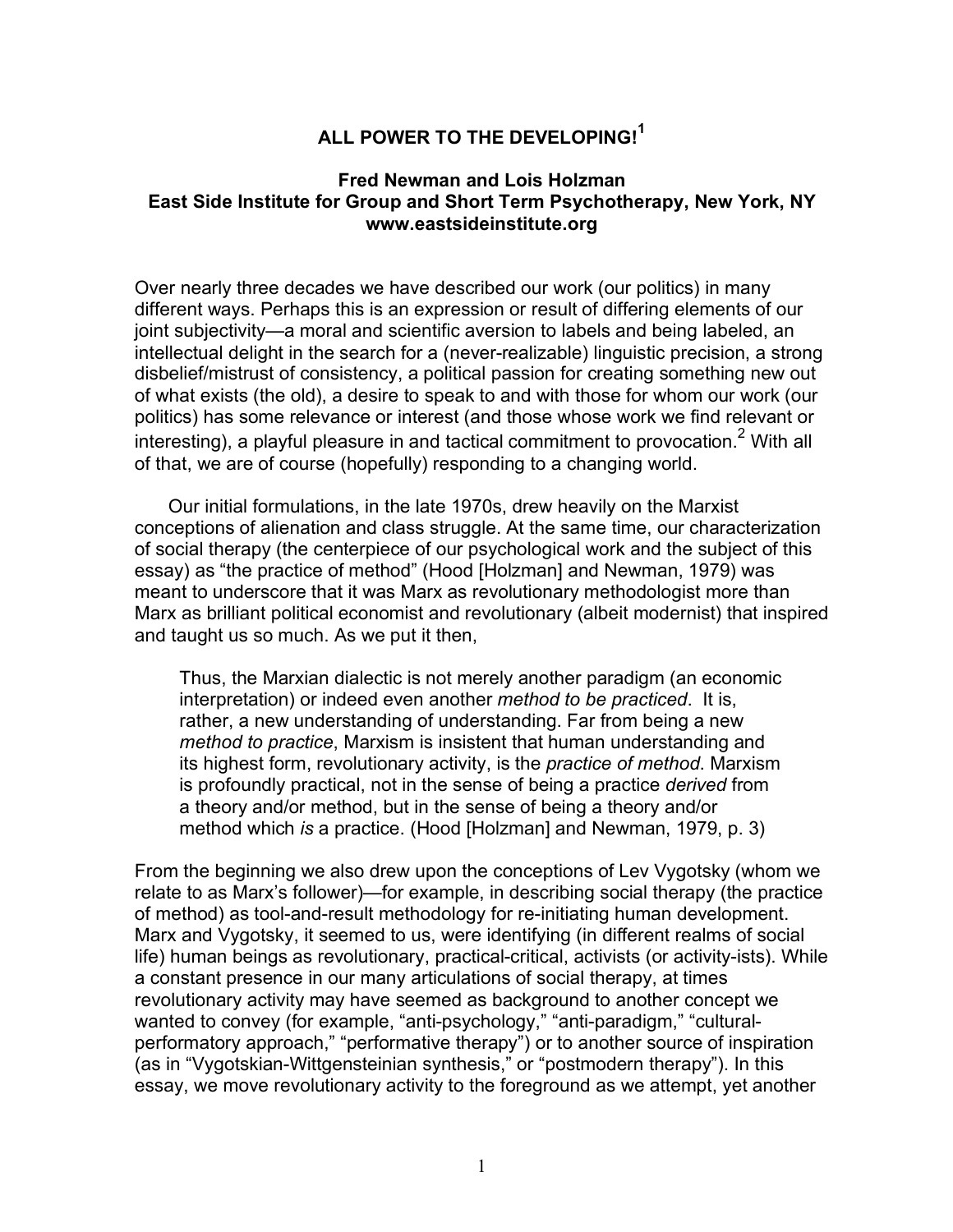time, to describe our work (our politics). The term that feels right to us in these twenty-first century post-days (post-communist, post-Marxist, post-structuralist, postmodern) is postmodern Marxism. The invitation to contribute to this special issue of *Annual Review of Critical Psychology* has been the occasion for us to explore and better understand our work from this perspective. To begin, we return to Marx.

#### **Class Struggle and Revolutionary Activity**

One can see in all of Marx's writings two lines of practical-critical thought: 1) class struggle and 2) revolutionary activity. The oft-quoted opening of *The Communist Manifesto* is a concise illustration of the former: "The history of all hitherto existing society is the history of class struggles" (Marx and Engels, 1987, p. 12). Marx's somewhat less familiar third thesis on Feuerbach illustrates the latter: "The coincidence of the changing of circumstances and of human activity or selfchanging can be conceived and rationally understood only as *revolutionary practice*" (Marx, 1974, p. 121). In Marx's worldview, *class struggle* forefronts the anticapitalist and deconstructive, while *revolutionary activity* forefronts the communistic and reconstructive. Together, they could transform "all existing conditions." In some of his writings, for example the following passages from the *Economic and Philosophical Manuscripts*, Marx made clear the necessity of synthesizing the two.

In order to supercede the *idea* of private property communist *ideas* are sufficient but *genuine* communist activity is necessary in order to supercede *real* private property. (Marx, 1967, p. 149)

and

*Communism* is the *positive* abolition of *private property*, of *human selfalienation*, and thus the real *appropriation* of *human* nature through and for man. It is, therefore, the return of man himself as a *social*, i.e., really human, being, a complete and conscious return which assimilates all the wealth of previous development. (Marx, 1967, p. 127)

and

We have seen how, on the assumption that private property has been positively superceded, man produces man, himself and then other men; how the object which is the direct activity of his personality is at the same time his existence for other men and their existence for him. Similarly, the material of labor and man himself as a subject are the starting point as well as the result of this movement (and because there must be this starting point private property is an historical necessity).Therefore, the *social* character is the universal character of the whole movement; *as* society itself produces *man* as *man*, so it is *produced* by him. Activity and mind are social in their content as well as in their *origin*; they are *social* activity and *social* mind. (Marx, 1967, p. 129)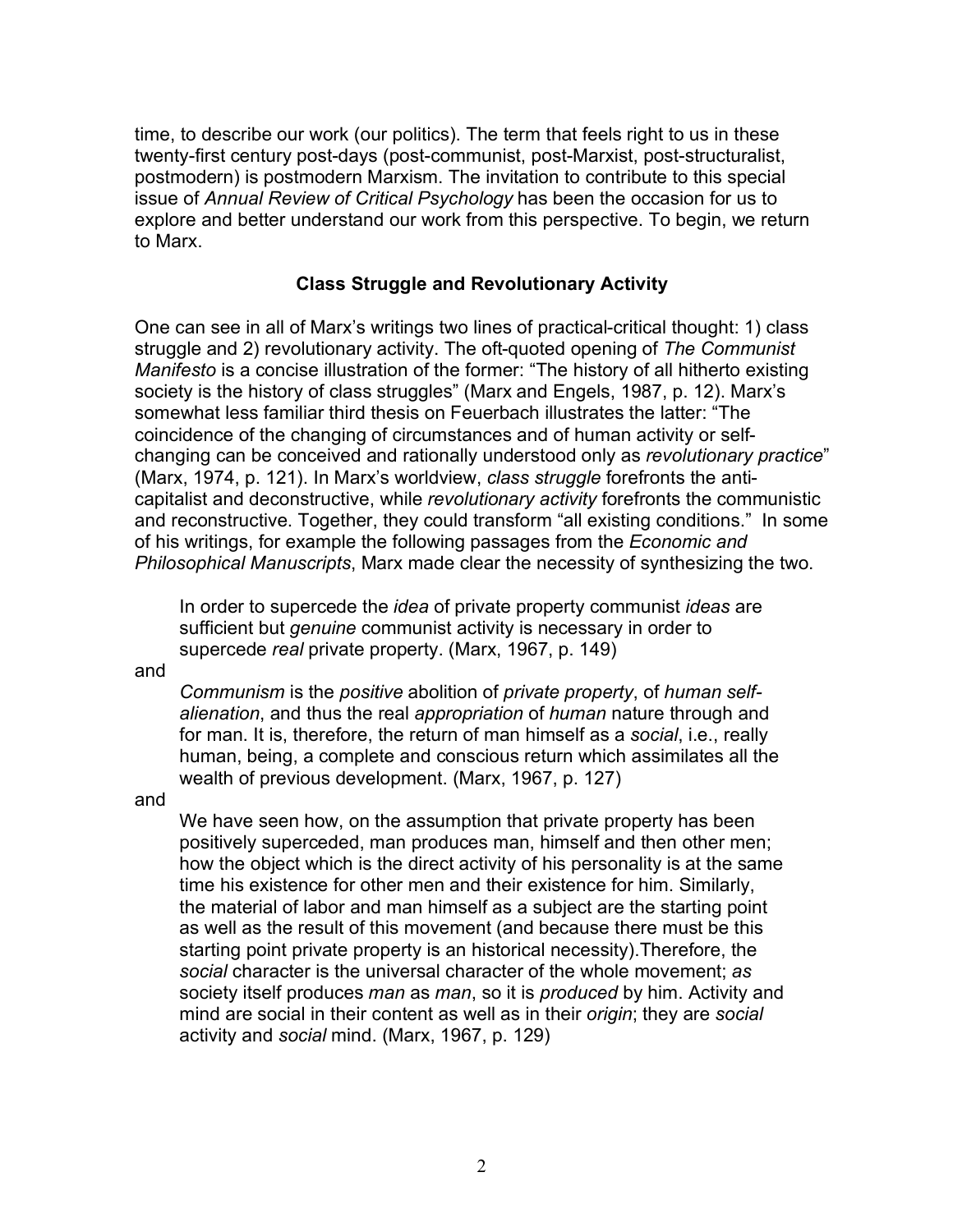The transformation of the world and the transformation of ourselves as human beings are one and the same task (since, for Marx, human beings are both producers and product of their world)—the historic task of the methodology of Marxism. And yet, many readings of Marx (by his followers and detractors alike) either ignore revolutionary activity or subsume it under class struggle as Revolution (that is, a quite specific type of revolutionary activity). And while some of the Marxist Revolutions of the twentieth century were, arguably, successful class struggles, they often failed to engage the masses in continuous, day-to-day revolutionary activity, that is, the simultaneous reconstruction of human beings as *social activityists*. Thus, both history and its left analysis have obscured Marx in the direction of over-emphasizing class struggle and neglecting revolutionary activity. With hindsight (but without moral judgement), it looks very much like a tragic mistake. The world historic events of the past two decades—the collapse of communism and the virtually unchallenged dominance of corporate capitalism, in particular—urge upon us, as Marxists, a re-examination of class struggle and revolutionary activity as two sides of the anti-capitalist coin. Unlike in Marx's time and through much of the twentieth century, the two might well be at odds today. Class struggle, so vastly diminished in contemporary times, we suggest, has become an outmoded modernist tool, while revolutionary activity is the postmodern *tool-and-result* simultaneously anti-capitalist and constructive—with which human beings can change the world.

Social therapy is politically and theoretically grounded in a Marxian worldview. What runs through its practice is Marx's humanism (not to be confused with the non-Marxist humanism that glorifies individualism)—his insistence on the sociality of human beings, as in his characterization of "man himself as a *social*, i.e., really human, being" and of human activity and human mind as "social in their content as well as in their *origin*; they are *social* activity and *social* mind" (quoted above). Social therapy is an attempt to help people create ways to relate *as social*, i.e., human; we call it "social" therapy because we take the fundamental unit (ontology) of human life to be social. As we understand it, Marx's humanism is best expressed in his conception of revolutionary activity. It is this capacity of human beings that social therapy relates to. In the remainder of this paper, we attempt to show how.

## **The Patient as Revolutionary**

Because we believe, with Marx, that 1) a fundamental human characteristic is being capable of carrying out revolutionary activity and 2) that carrying out revolutionary activity is necessary for ongoing individual and species development, we relate to people as revolutionaries. This feature of social therapy was first articulated in 1986 at the Congress of the Interamerican Society of Psychology, held in the Karl Marx Theater in Havana, Cuba:

We speak of social therapy as revolution for non-revolutionaries. This radical Marxist conception – that the fundamental or essential human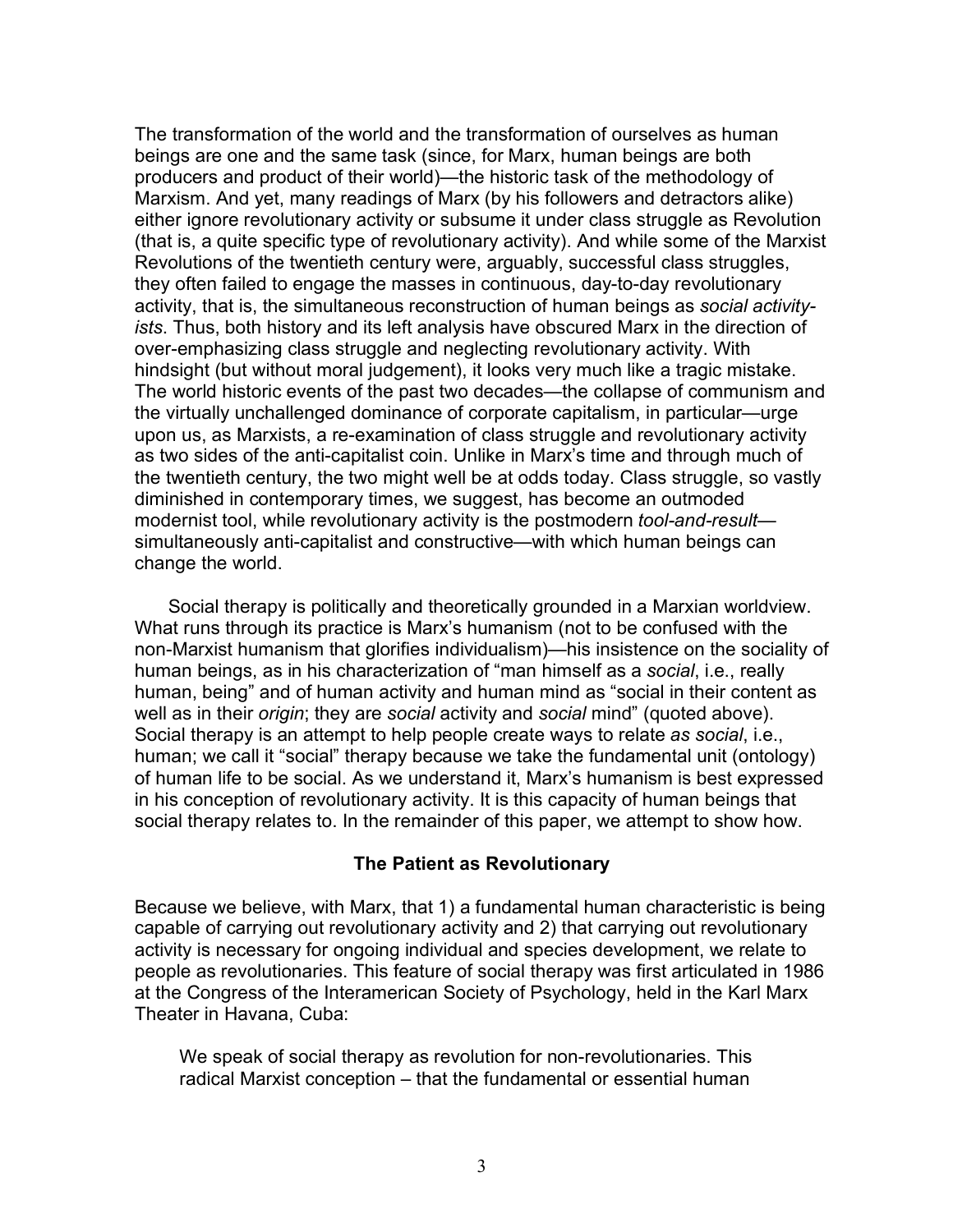characteristic is being capable of carrying out revolutionary activity (what Marx calls practical-critical activity)—that's the foundation of anything which can be called or should be called a Marxist psychology. Ours is a radical insistence that we not accommodate reactionary society by relating to people—*any* people—as anything but revolutionaries. (Newman, 1991 p.15)

Relating to patients as revolutionaries entails relating to them as world historic in everyday, mundane matters, that is, as social beings engaged in the life/history-making process of always *becoming* (assimilating "all the wealth of previous development"). For what is history/making history if it is not the dialectic what is/what is becoming? It was Vygotsky who gave us a way to actualize Marx's dialectical understanding of history/making history in the service of helping people relate to themselves (that is, practice, or perform) as revolutionaries.

First, Vygotsky provided a new and helpful articulation of dialectics as method, in the process bringing Marx's brilliance to bear on the practical questions of how it is that human beings learn and develop (and how historical conditions have virtually halted these processes). Vygotsky made clear his debt to Marx the methodologist: "I don't want to discover the nature of mind by patching together a lot of quotations. I want to find out how science has to be built, to approach the study of mind having learned the whole of Marx's method" (Vygotsky, 1978, p. 8). In our view, he succeeded to a remarkable extent and, while we do not want to patch together a lot of quotations either, we cannot resist providing one more instance of Vygotsky's psychologicalscientific understanding (presaging the best of postmodernism): "The search for method becomes one of the most important problems of the entire enterprise of understanding the uniquely human forms of psychological activity. In this case, the method is simultaneously prerequisite and product, the tool and the result of the study" (Vygotsky, 1978, p. 65).

Tool-and-result is, it seems to us, a remarkable conception—in being monistically dialectical, it points the way out of the objective-subjective and theory-practice dichotomies that have plagued Marxism, psychology and Marxist psychology for decades. Speaking politically and psychologically, to the extent that contemporary human beings can become world historic (that is, revolutionary), they must exercise their power as methodologists, that is, not merely users of the tools that are currently available but collective creators of new tool-and-results.

Social therapy is one such tool-and-result specifically designed to create emotional (which to us is social) growth. It is a deconstruction-reconstruction of the modernist (that is, capitalist) ontology which admits of no history/history making—human beings are understood to be only *who we are.* And who we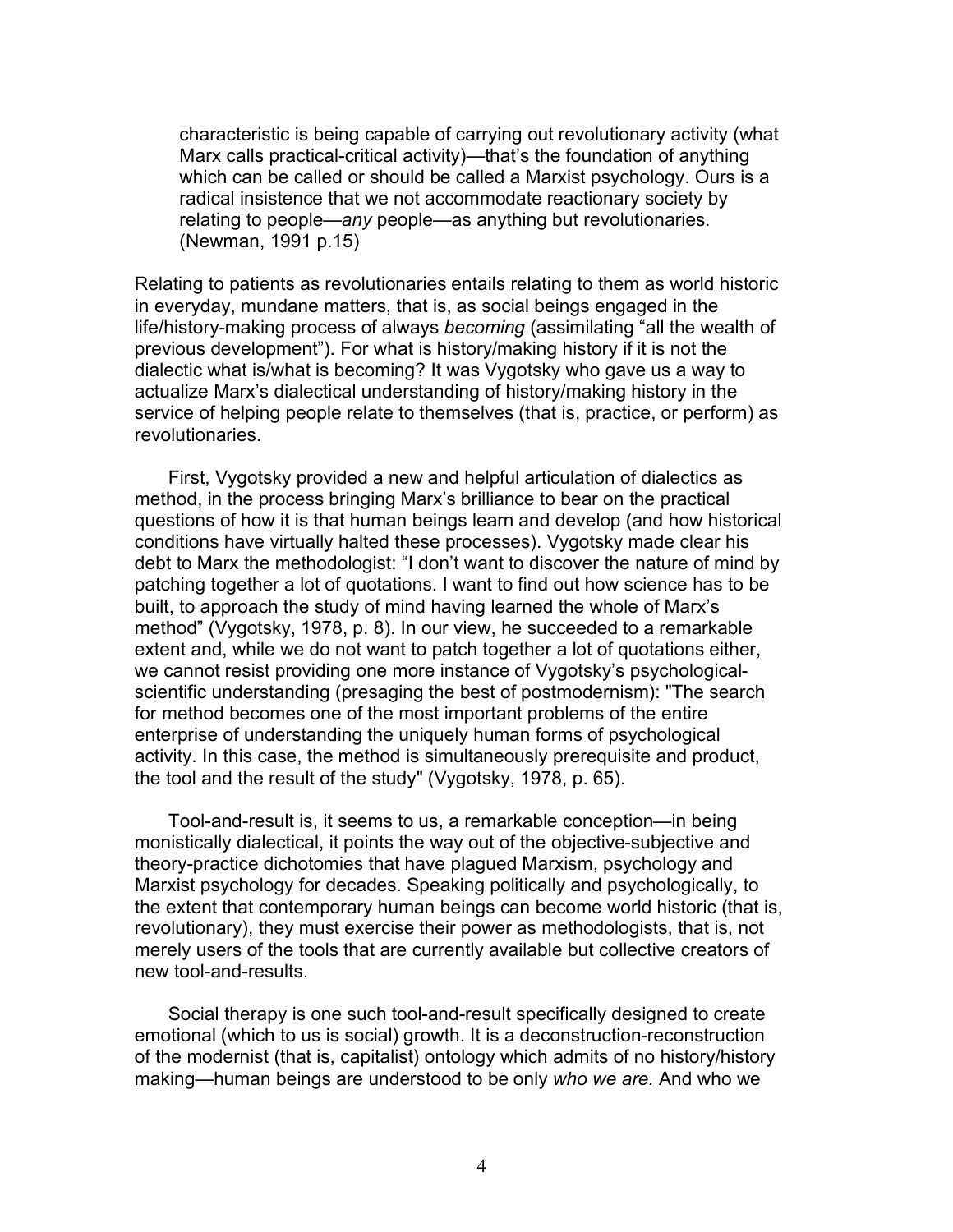are in late capitalist culture are commodified and alienated individuals, the products of a sick society to which we have adapted. ("Production does not only produce man as a *commodity*, the *human commodity*, man in the form of a *commodity*; in conformity with this situation it produces him as a *mentally* and *physically dehumanized* being," Marx, 1967, p. 111). Transforming this sick society must involve the de-commodification and de-alienation of its human "products." This is neither negative nor destructive, but rather the positive and constructive process of producing sociality. In social therapy's *process ontology*, human beings are both who we are and *who we are becoming*. And who we are becoming are creators of tools that can "abolish the present state of things" (Marx and Engels, 1974, p. 57) by the continuous transformation of mundane specific life practices into new forms of life. Creating these new kinds of tools is the *becoming activity* of expressing—in how we live our lives—our sociality, our adaptation to history, our "specieslife," as Marx referred to it ("Individual human life and species-life are not *different things*…In his *species-consciousness* man confirms his real *social life,*" Marx, 1967, p. 130).

The work in social therapy is for people to look at what they are doing so as to come to see themselves as engaging in collective creative activity—the activity of becoming. In our culture of commodified "being," however, "becoming" tends to be related to as a metaphor, at best. Social therapy is an attempt to help people relate to becoming not as metaphor, but as a practical-critical, revolutionary activity. And yet, given our culture, what people tend to do is to commodify activity itself, turning it into "another kind of thing." But for us, activity is not any kind of thing. Life (under capitalism) is filled with things, but life itself is not a thing. To the extent that people can come to recognize that life is the activity of living—and not the periodic identification (description) of the components of our lives as certain things—they are helped to deal with the difficulties, the labels, the pains, the unhappiness, the distress, the emotional disorders which are inextricably related to the alienation/commodification of human life.

## **Zones of Emotional Development**

Vygotsky recognized the dialectic of who we are/who we are becoming as critical to learning and development in early childhood. He noted that the critical factor in human relationships is how we relate to little children as ahead of themselves (as who they are and who they are becoming) and it is by virtue of the employment of this creative methodology in every day life that human learning and development occur. He coined the term *zones of proximal development* (usually shortened to *zpds*) to capture the dialectical and sociocultural nature of this everyday phenomenon. To Vygotsky, learning is both the source and the product of development, just as development is both the source and the product of learning. As activity, learning and development are inseparably intertwined and emergent, best understood together as a whole (unity). Their relationship is dialectical, not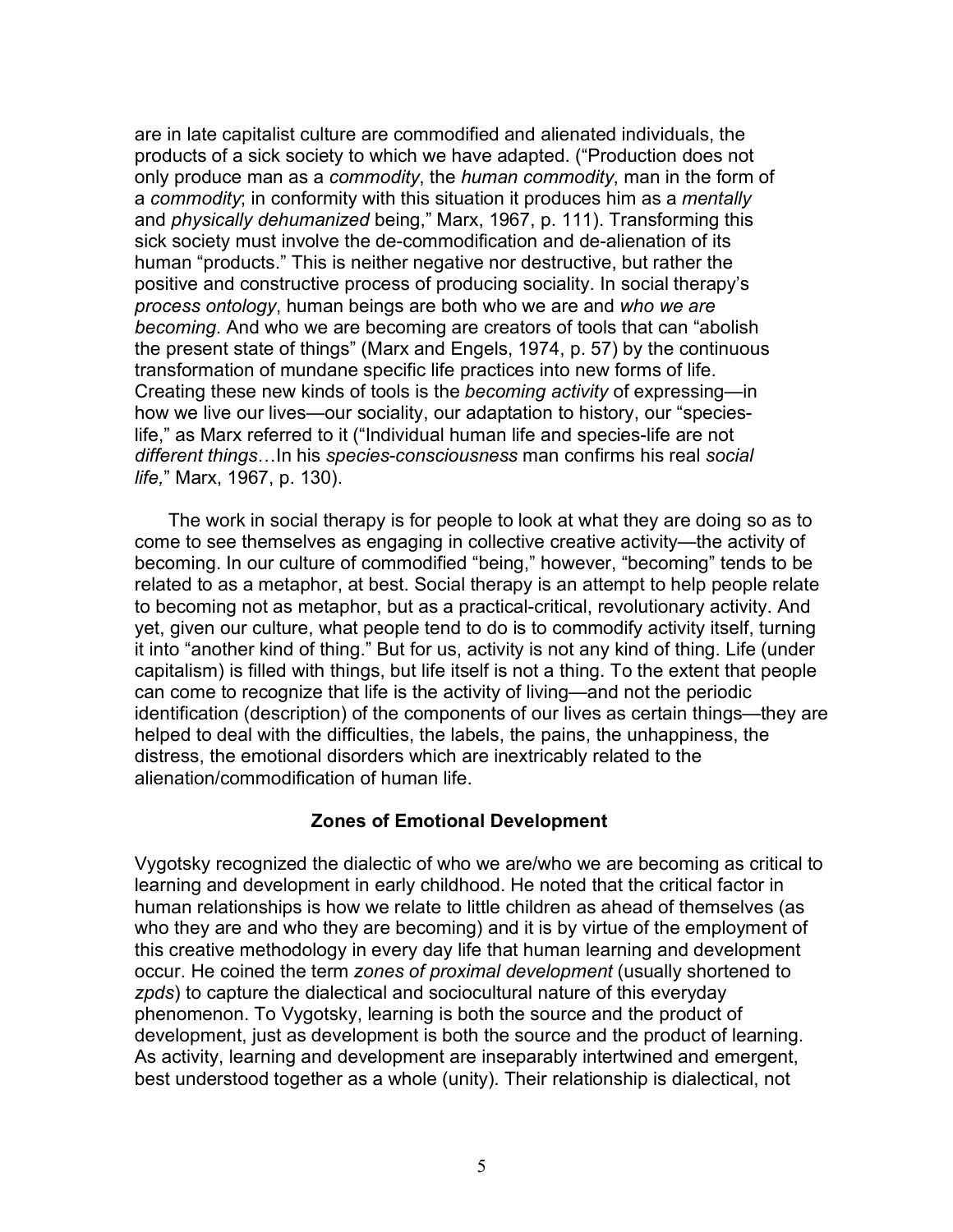linear or temporal (one doesn't come before the other) or causal (one isn't the cause of the other).

And as activity, the unity learning and development is a social (joint, interpersonal, collective), not individualistic, construction. We grow as a social unit, not individually. Groupings of people construct "zones"—the spaces between who they are and who they are becoming—that allow them *to become*. From this perspective, the zpd is the ever emergent and continuously changing "distance" between being and becoming. An important feature of zpds is that in constructing them, we do things we don't yet know how to do; we go beyond ourselves. This capacity of people to do things in advance of themselves, Vygotsky discovered, is the essence of human growth. Children learn and develop, he said, by "performing a head taller than they are" (Vygotsky, 1978, p. 102).

As we see it, the zpd is the rejection of the individuated learning and development model that dominates modernist psychology and modernist Marxism. More than deconstruction, however, it offers a positive alternative reconstruction—it suggests that groupings of people engage in the ensemble, dialectical, *performatory* activity of developing. In this way, Vygotsky's zpd transforms stage theory—the idea that individuals (á la Piaget and Freud) and human history (á la traditional readings of Marx) go through a linear, teleological progression. *Stages FOR development* seems a more apt—and relevantly postmodern—characterization of human development (and revolution) than *stages OF development* (Holzman, 1997b).

We coined the term *emotional zpds* to refer to the "therapeutic stages for development" that are social therapy groups (Newman and Holzman, 1993). These groups are typically comprised of 10-25 people, a mix of women and men of varying ages, ethnicities, sexual orientations, ideologies, professions and "problems." Most groups are ongoing (although we do some time-limited groups) and meet weekly for 90 minutes. Groups are flexible yet stable; some people remain for years, others stay a short time and leave, new members join periodically. (Social therapists also do "individual" therapy, and family and couples therapy, but group is the primary developmental modality.)

People come into social therapy groups as the come into any therapy or any group—individuated, commodified and alienated. Shaped by an individuated learning-development model, they want help to change and/or feel better as individuals—an impossibility, we believe, following Vygotsky and Marx. In order to grow emotionally (a social, i.e., really human, practice) this individuated model must be practically critically challenged through the creating of a new socialized helping environment. What social therapists refer to as "building the group" is the deconstructive-reconstructive process in which people come face to face with the limitations of trying to grow as individuals as they participate in the process of collective growing. New emotional growth occurs by virtue of having learned through creating it—the activity of how to make groups grow.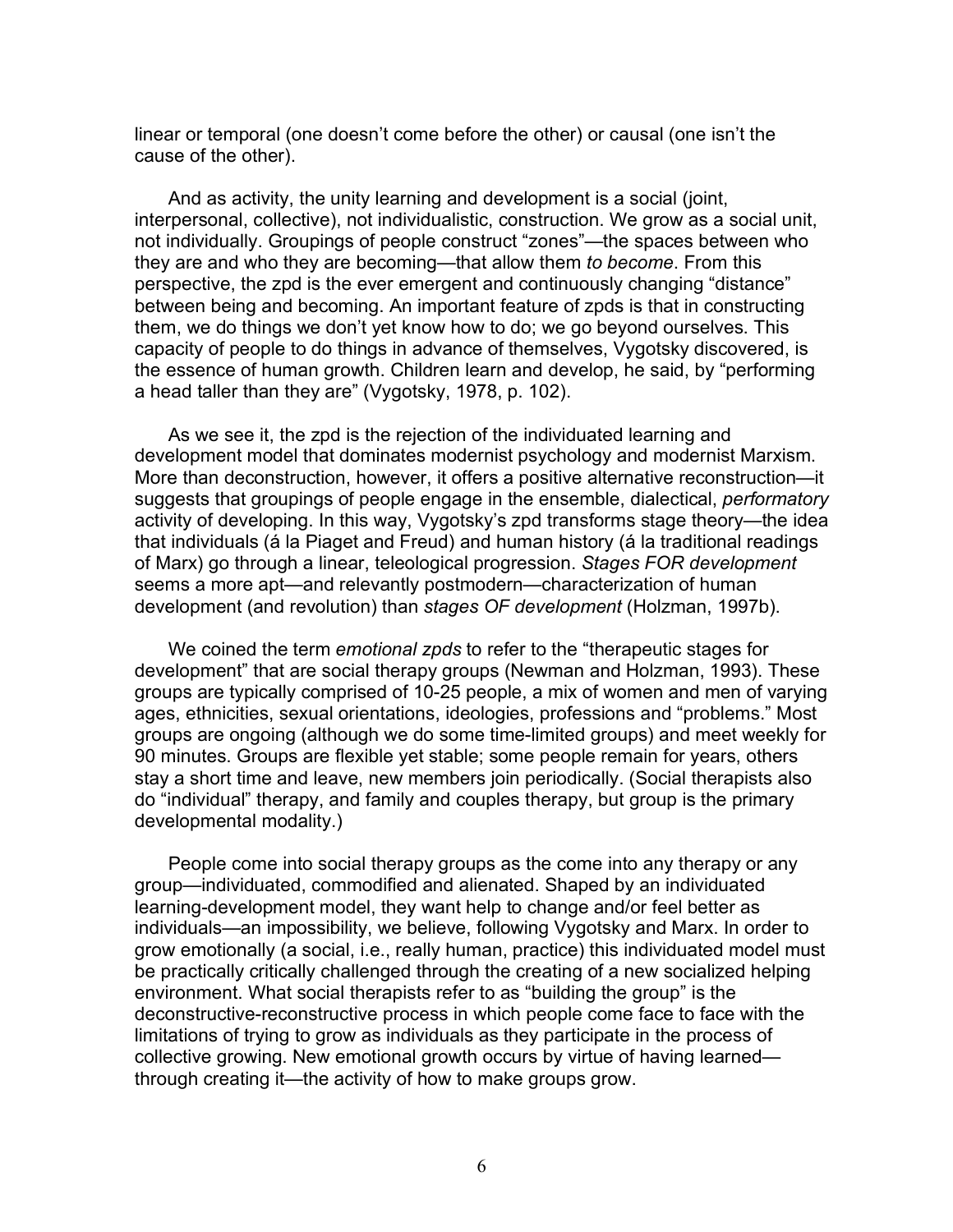Making groups grow (and growing by virtue of this collective activity) is accomplished, as far as we can tell, through the exercise of the human capacity to perform. As childhood shows, we are able to become what we are not (if we were not, there would be no development, no civilization, no history). We are performers. But, as Vygotsky has shown, we cannot *perform* as individuals. As individuals we can, at best, behave. The commodified character of alienation in modern society is the ultimate inhibitor of performance. We perform only as a group. To change political matters, we must perform as a group even as we vote as (legalistic) individuals. To change psychological matters, we must perform as/in a group even as we consume as individuals (Newman, 2000b).

In Vygotsky's zpds of early childhood, children are supported to do what is beyond them, to perform who they are becoming (even as they are who they are). This process of creating the zpd is the joint (ensemble) creation of their becoming language speakers. They learn to speak by playing with language. In social therapy's emotional zpds, people are supported by the therapist to do what is beyond them (create the group), to perform who they are becoming. Helping people to continuously create new performances of themselves is a way out of the rigidified roles, patterns and identities that cause so much emotional pain (and are called pathologies). In social therapy, people create new ways of speaking and listening to each other; they create meaning by playing with language.

People come into therapy with pain and problems, the pain and problems of being an alien and non-human object to themselves. They speak the commodified language of emotionality. They present their emotional problems in a way that manifests their commitment to their individuated identity—"I have this problem." Language, concept and ontology have become super-alienated as they both give expression to and fuel our super-alienation. Marx well understood the inhumanity of commodification in the early years of industrial capitalism, and his 19th century language is even more hard-hitting when read in relation to 21st century emotionality:

Private property has made us so stupid and partial that an object is only *ours* when we have it, when it exists for us as capital or when it is directly eaten, drunk, worn, inhabited, etc., in short, *utilized* in some way; although private property itself only conceived these various forms of possession as *means of life*, and the life for which they serve as means is the *life* of *private property*—labor and creation of capital.

Thus *all* the physical and intellectual senses have been replaced by the simple alienation of *all* these senses; the sense of *having*. (Marx, 1967, p. 132)

The poverty of this "sense of having" is what therapists need to deal with. Despite the fact that people come to therapy because they want relief from their emotional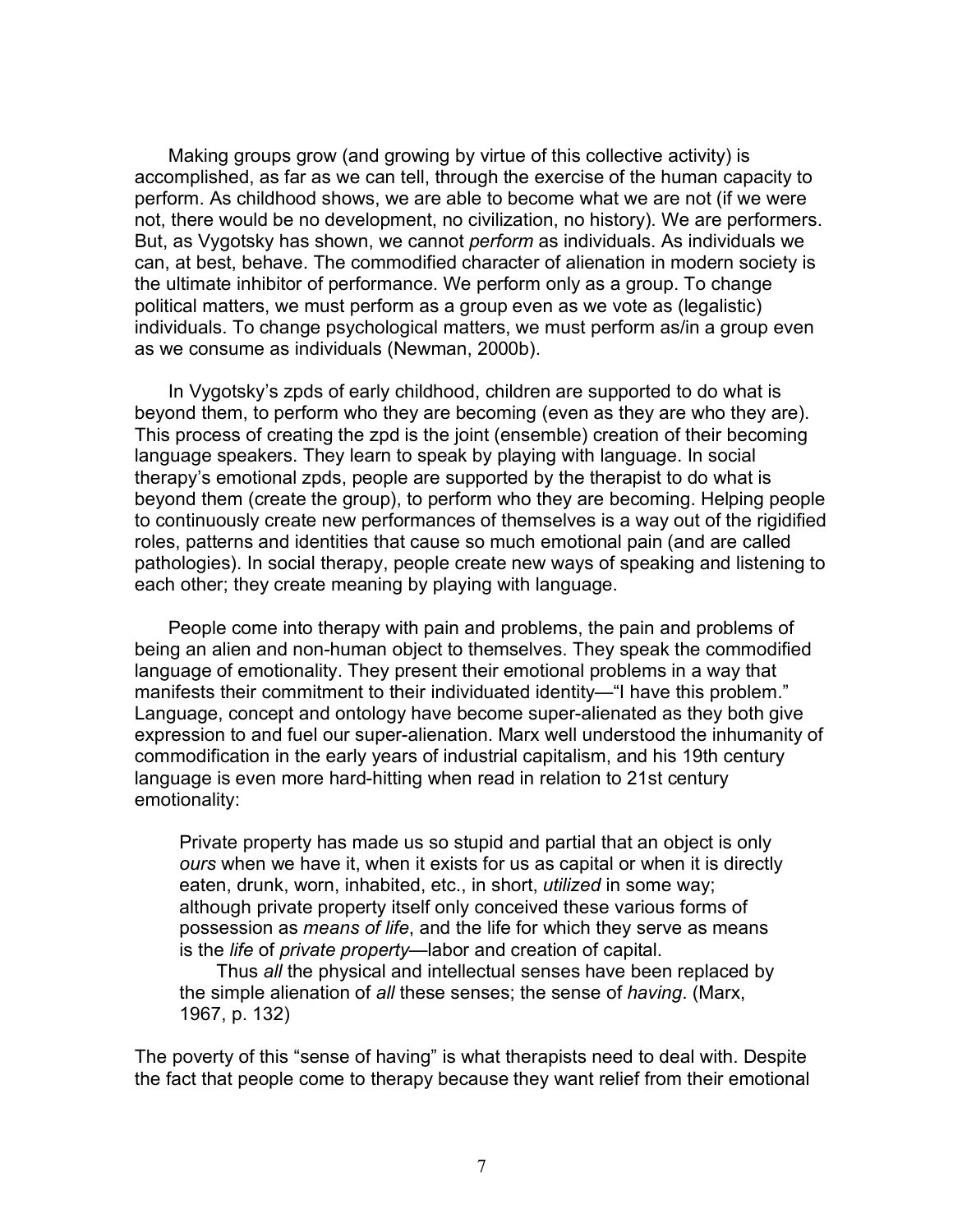pain, they typically relate to that pain as a prized possession—for some people, as all they "have." This commodified understanding of human emotionality creates an inner world that is untouchable. It creates ways of relating to others that are contractual and competitive. It creates an acquisitive form of life. It creates an impoverished repertoire of emotional responses to life situations. As therapists, we must find ways to strip away the commodification that over-determines not only how we see and feel, but also how we speak and relate, and what we believe to be possible.

In social therapy, the stripping away of the commodification of emotionality is not a negative process but, following Wittgenstein (Newman and Holzman, 1996, 1999), a constructive one. Our goal is to help people to grow emotionally/create a new culture. In ordinary, non-Marxist language, it is a process of helping people *to be giving in a culture of getting*. A principle-and-discovery (tool-and-result) of the social therapeutic approach is that what is most helpful to people emotionally—in this culture that has socialized us to get as much as we can while giving as little as we can—is not getting more, but giving. What we mean by giving is actively sharing our emotional "possessions" (decommodifying them). Understandably, at first people cannot imagine organizing their lives in this new way ("living as giving") for fear of being ripped off/taken advantage of or because they believe they have nothing to give (or both). But by participating in the process of creating environments in which emotional giving is practiced, people discover that they can give and that this activity is generative of new, richer emotional options (Newman, 1994).

To return to Marx's language, private property has indeed made us "stupid" emotionally stupid. As revolutionaries, social therapists believe that in the absence of creating a new emotional culture—a more social culture of giving—there is not much hope of doing very much about our economic and political stupidity.

#### **Zones of Meaning Making**

Marx was clear as to why transforming human subjectivity was as necessary as transforming economic and political structures: "The ideas of the ruling class are in every epoch the ruling ideas, i.e., the class which is the ruling *material* force of society, is at the same time its ruling *intellectual* force" (Marx and Engels, 1974, p. 64). Our "mental production" is shaped by the dominant culture. The getting culture (private property and the human self-alienation it produces) organizes how we think and speak and how we understand what it is to think and speak. In social therapy we try to help people come to see that what they are saying to each other is mediated by commodified conceptions of language and of meaning, producing us as mentally and physically de-humanized beings and profoundly limiting our capacity to develop. We try to teach people how to create meaning because giving new meaning to what we identify as "our problems" transforms their ontology. Loosened from the inner world, they become touchable, movable, changeable.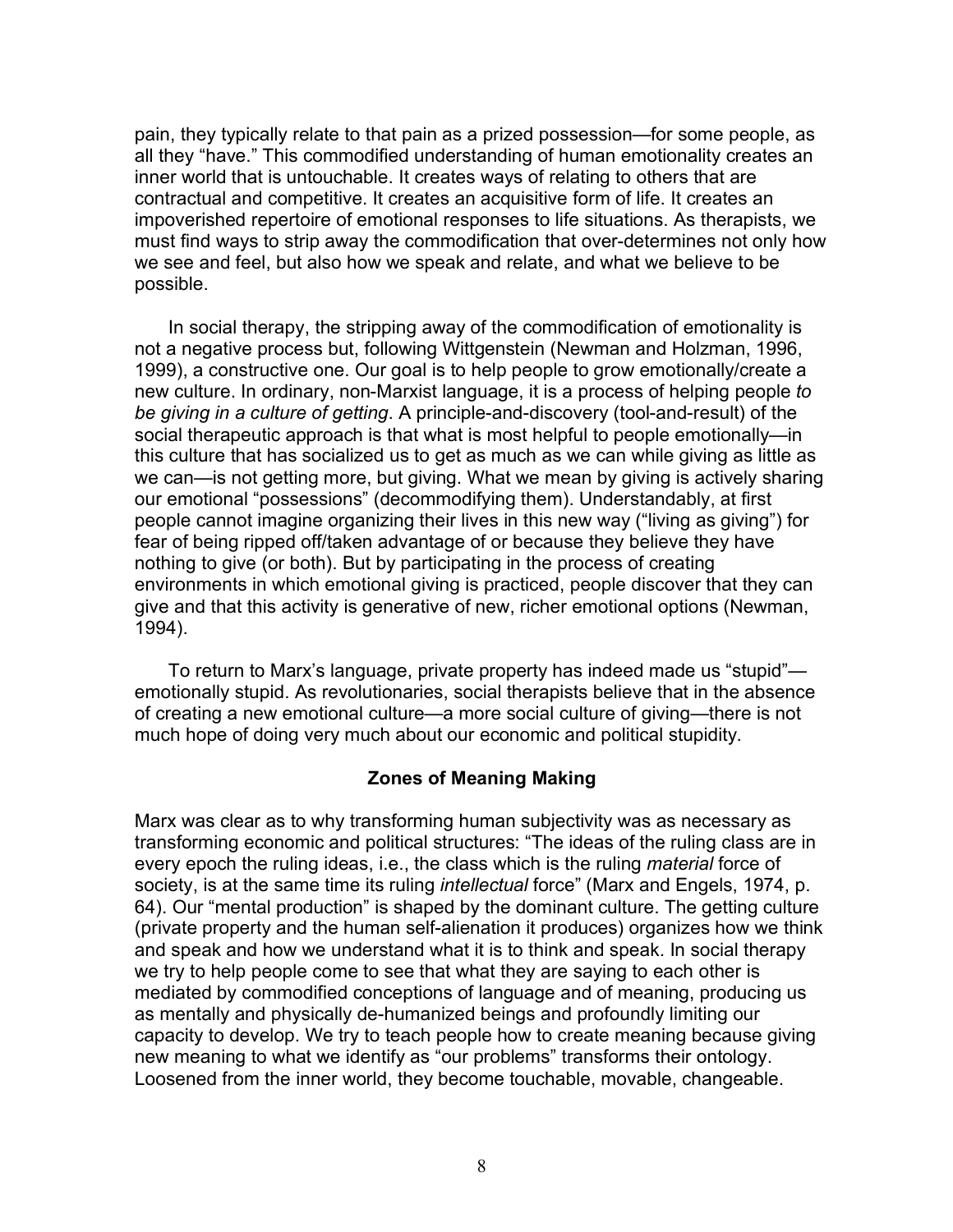The individuated members of social therapy groups come together week after week. The social therapist works with the group (not the individuated selves that, reductionistically speaking, comprise the group) to organize itself as an emotional zpd. Members of the group raise whatever they want and however they want (how they're feeling, an emotional problem, a relationship going bad, something that happened to them, etc.). The work of the group is figuring out how to talk about what they want to talk about—*How can we talk so that our talking helps build the group?* This—not the substance of talk (its aboutness)—is the focus of the group's activity. The authority of commodified language is challenged as people falteringly attempt to converse in this new way, to create meaning together and, in that process, they come to see that what they are saying to each other has no meaning other than what they create—that in talking we are *creating* (not merely saying, i.e., describing) what is going on and that we understand each other by virtue of this shared activity.

This work of the group can be seen as a contemporary concretization of what Marx articulated more than 150 years ago: "The fact that under favourable circumstances some individuals are able to rid themselves of their local narrowmindedness is not at all because the individuals by their reflection imagine that they have got rid of, or intend to get rid of, this local narrow-mindedness, but because they, in their empirical reality, and owing to empirical needs, have been able to bring about world intercourse" (Marx and Engels, 1974, p. 106).

It has become clear to us that the human ability to create with language is, for adults as much as for little children, a continuous process of creating who we are becoming. Working with people's initial individuated, problem-oriented presentations, the social therapist's task is to lead the group in the activity of discovering a method of relating to talk relationally rather than individualistically, of focusing on the *activity* of the human interaction. In this process people come to appreciate what—and that—they can create, and simultaneously to realize the limitations of trying to learn, grow and create individually. They learn how to build the group and to realize that growth comes from participating in the process of building the groups in which one functions. This new learning, in Vygotskian fashion, rekindles development—development by virtue of the group growing. With the change in therapeutic focus—from the individuated self who discovers deeper insights into his or her consciousness to the collective engaged in the continuous activity of creating a new social unit (the emotional zpd)—emotions become less a "means of the life of private property" and more the ongoing production of our "species-life."

# **"How Do You Feel?" "I Don't Care. Let's Develop!"**

By now it should be clear that social therapy is not designed to help individuals with their individual problems. Put bluntly, the message of social therapists to clients is,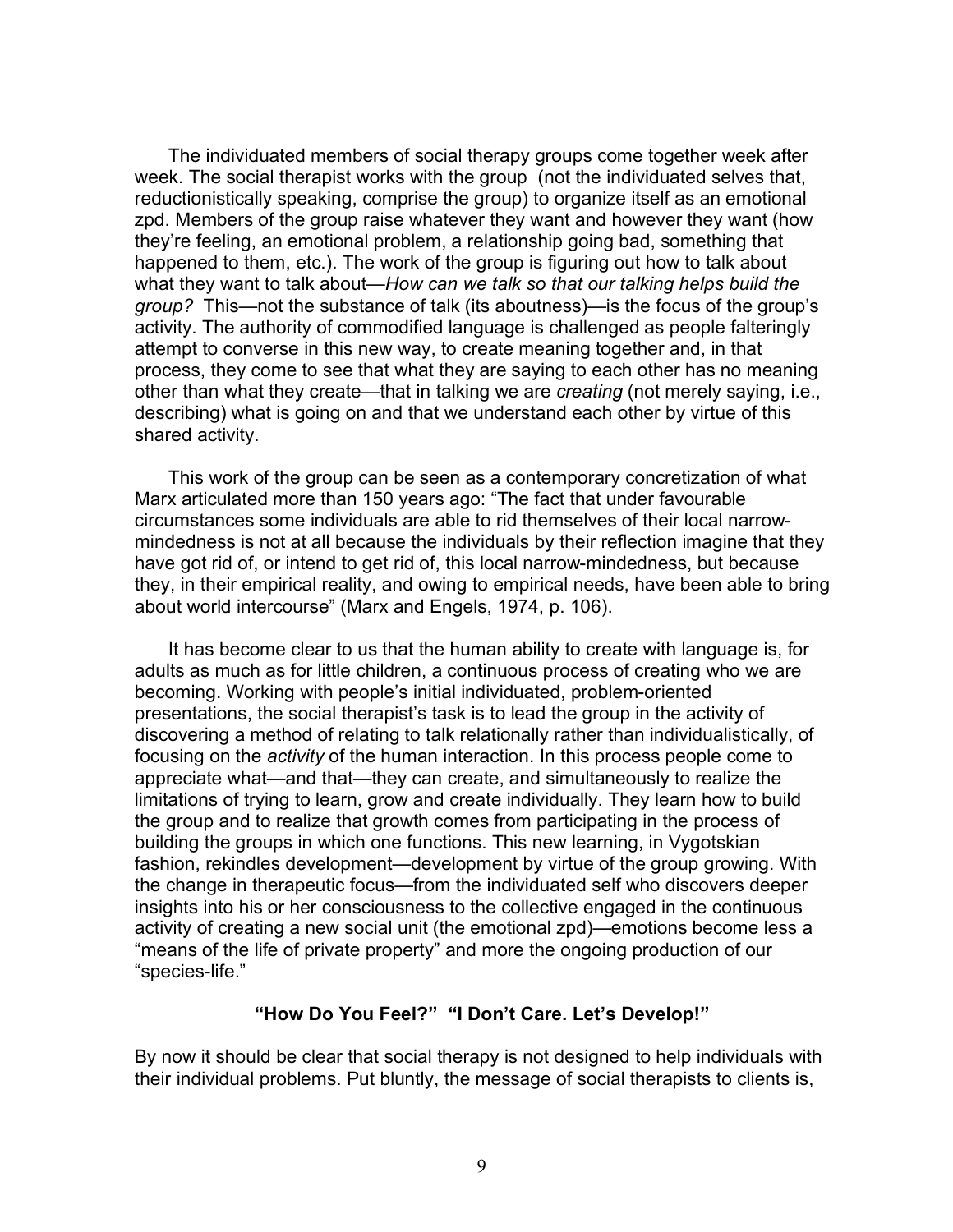"I don't care how you are—and neither should you." "How you are" is not a developmental or revolutionary issue. It is simply a reinforcement of the authoritarian, class-dominated commodification that psychologists call "sense of self." Social therapy engages clients in continuously exploring "What is to become of you?"—not as moral critique or rhetorical existential question but as practicalcritical revolutionary practice. It is a demand, á la Vygotsky, to participate in developmental activity. Development—for individuals, for "the class" and for the species—comes not from some abstract ideological commitment to being a better person or to making a better world, but only from a participatory process in which people exercise their collective power to create new environments and new emotional growth.

As we said at the beginning, the events of the past century have shown that people cannot produce revolution with Revolution alone. The primacy of class struggle over revolutionary activity and the over-reliance on a linear-causal model of revolutionary change has failed. This is why, as revolutionaries, we concern ourselves with the subjective transformations that are required in order to effect revolutionary (developmental) social change and why we have tried to come up with another way of looking at the world that does not invoke a linear-causal model.

It is people—Marx made plain—who change the world. But what kind of people? Some read Marx as saying, "The working class" or "The proletariat." We read him as saying, "People who are developing." He could not have put it more clearly than in the following passage from *The German Ideology*: "We have further shown that private property can be abolished only on condition of an all-round development of individuals, because the existing character of intercourse and productive forces is an all-round one, and only individuals that are developing in an all-round fashion can appropriate them, i.e., can turn them into free manifestations of their lives" (Marx and Engels, 1974, p. 117).

ALL POWER TO THE DEVELOPING! is, then, not a political slogan; it is a postmodern "scientific" fact. Power, the only real positive antidote to authority, is a dialectical product of the revolutionary activity of developing. It is Marxism as revolutionary activity—not as theoretical abstraction or mere deconstructive class struggle—that will, perhaps, soundly eliminate all hitherto existing oppressive conditions. The ultimate Marxist irony, it seems to us, is that class struggle can only be engaged in "individualistically" (from the bomb-throwing anarchist to Stalin). Revolutionary activity cannot.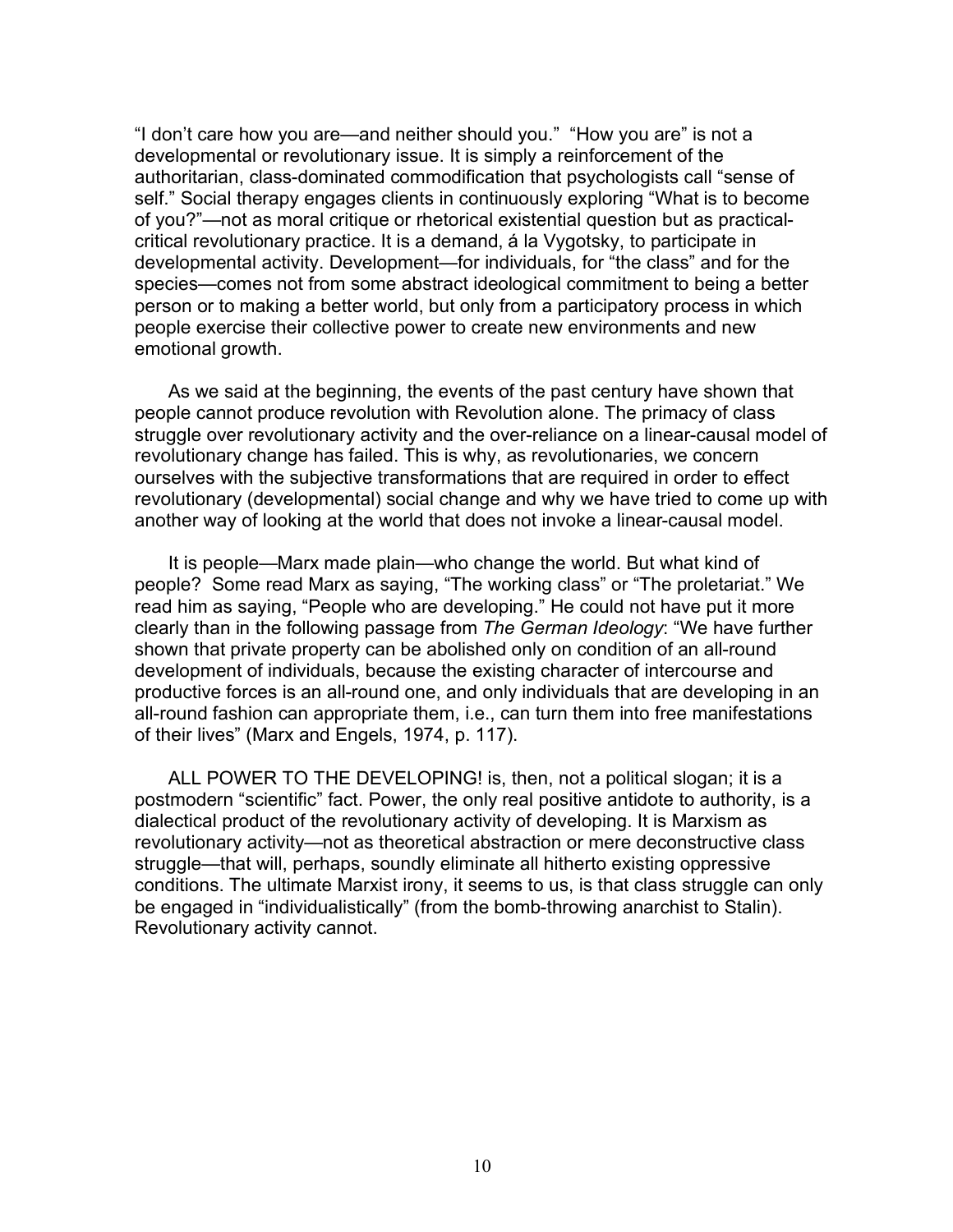#### **Notes**

- 1. Draft of article in *Annual Review of Critical Psychology*, 2003*, 3*, 8-23.
- 2. The themes of our writings over the years, not surprisingly, reflect one or another of these "joint subjective elements." For example, "Diagnosis: The Human Cost of the Rage to Order" (Gergen and Newman,1999) highlights our aversion to labels. Our writings on Wittgenstein (in, for example, *Unscientific Psychology* and *The End of Knowing* (Newman and Holzman, 1996, 1997) reflect his and our discoveries in pursuing unattainable linguistic precision. "Undecidable Emotions" (Newman, in press) brings the foundations of mathematics to bear on the issue of inconsistency. The best example of our desire to create something new out of the old is, perhaps, *The End of Knowing* (Newman and Holzman, 1997). Some of our writings address specific collegial audiences, for example, Vygotskians—"The Developmental Stage," "Performative Psychology: An Untapped Resource for Educators," *Lev Vygotsky: Revolutionary Scientist* and *Unscientific Psychology* (Holzman, 1997a, 2000; Newman and Holzman, 1993, 1996), social constructionist and narrative therapists and other postmodernists— *Performing Psychology*, "Does a Story Need a Theory?" and "Beyond Narrative to Performed Conversation" (Holzman, 1999; Newman, 2000a; Newman and Holzman, 1999) and critical and Marxist psychologists—"One Dogma of Dialetical Materialism," "The Performance of Revolution," "The Relevance of Marx to Therapeutics in the 21st Century" and "Against Against-ism" (Newman, 1999, 2000b; Newman and Holzman, 2000a and b). "Against Against-ism" is also a tactical and playful provocation.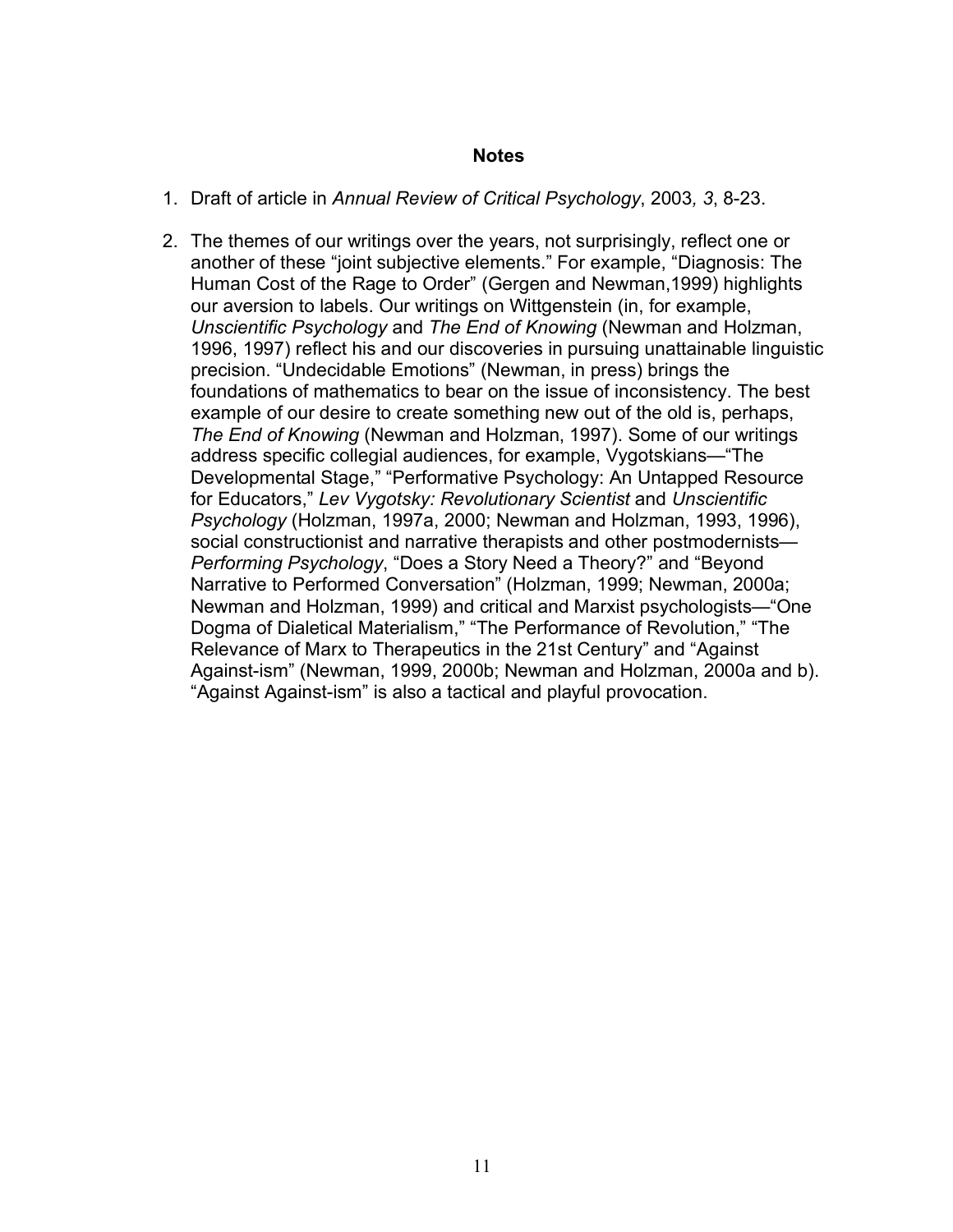#### **References**

- Holzman, L. (1997a). *Schools for growth: Radical alternatives to current educational models*. Mahwah NJ: Erlbaum.
- Holzman, L. (1997b). The developmental stage. *Special Children*, June/July, 32-35.
- Holzman, L. (Ed.), (1999). *Performing psychology: A postmodern culture of the mind*. New York: Routledge.
- Holzman, L. (2000). Performative psychology: An untapped resource for educators. *Educational and Child Psychology*, *17(3),* 86-103.
- Hood [Holzman], L. and Newman, F. (1979). *The practice of method: An introduction to the foundations of social therapy*. New York: NY Institute for Social Therapy and Research.
- Marx, K. (1967). Economic and philosophical manuscripts. In E. Fromm*, Marx's concept of man*. New York: Frederick Ungar Publishing Co. pp. 90-196.
- Marx, K. (1974). Theses on Feuerbach. In K. Marx and F. Engels, *The German Ideology.* New York: International Publishers, pp. 121-3.
- Marx, K. and Engels, F. (1974). *The German ideology.* New York: International Publishers.
- Marx, K. and Engels, F. (1983). *The communist manifesto.* New York: International Publishers.
- Newman, F. (1991). The patient as revolutionary. In F. Newman, *The myth of psychology.* New York: Castillo International, pp. 3-15.
- Newman, F. (1994). *Let's develop! A guide to continuous personal growth*. New York: Castillo International.
- Newman, F. (1999). One dogma of dialectical materialism. *Annual Review of Critical Psychology, 1*, 83-99.
- Newman, F. (2000a). Does a story need a theory? (Understanding the methodology of narrative therapy). In D. Fee (Ed.), *Pathology and the postmodern: Mental illness as discourse and experience.* London: Sage.
- Newman, F. (2000b). The performance of revolution (More thoughts on the postmodernization of Marxism). In L. Holzman and J. Morss (Eds.), *Postmodern psychologies, societal practice and political life*. New York: Routledge, pp. 165-176.
- Newman, F. (in press). Undecidable emotions (What is social therapy? And how is it revolutionary? *Journal of Constructivist Psychology.*